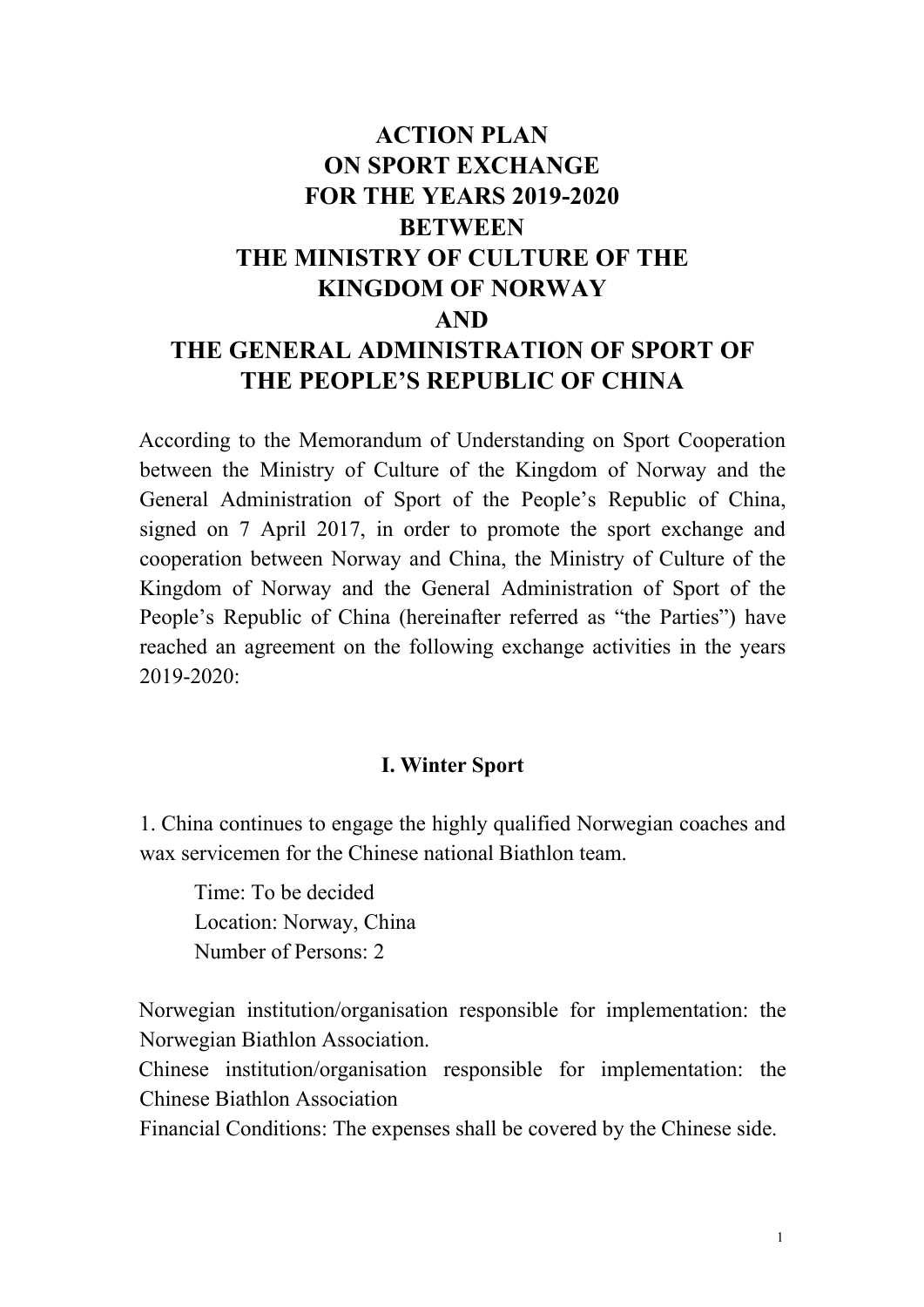2. China continues to engage the Norwegian coaching team for the Chinese national Cross-Country Skiing team.

Time: Until March 2022 Location: Norway, China Number of Persons: 5

Norwegian institution/organisation responsible for implementation: the Norwegian Ski Federation.

Chinese institution/organisation responsible for implementation: the Chinese Ski Association

Financial Conditions: The expenses shall be covered by the Chinese side.

3. China continues to send the national teams and national youth teams of Nordic Combined, Biathlon, Ski Jumping and Cross-Country Skiing to Norway for training.

(1) Chinese national youth team of Nordic Combined visits Norway for training. Time: To be decided Location: Norway Number of Persons: Approx. 30

Norwegian institution/organisation responsible for implementation: the Norwegian Ski Federation Chinese institution/organisation responsible for implementation: the Chinese Ski Association

Financial Conditions: The expenses shall be covered by the Chinese side.

(2) Chinese national team of Biathlon visits Norway for long-term training Time: To be decided Location: Sjusjoen, Norway Number of Persons: 12

Norwegian institution/organisation responsible for implementation: the Norwegian Biathlon Association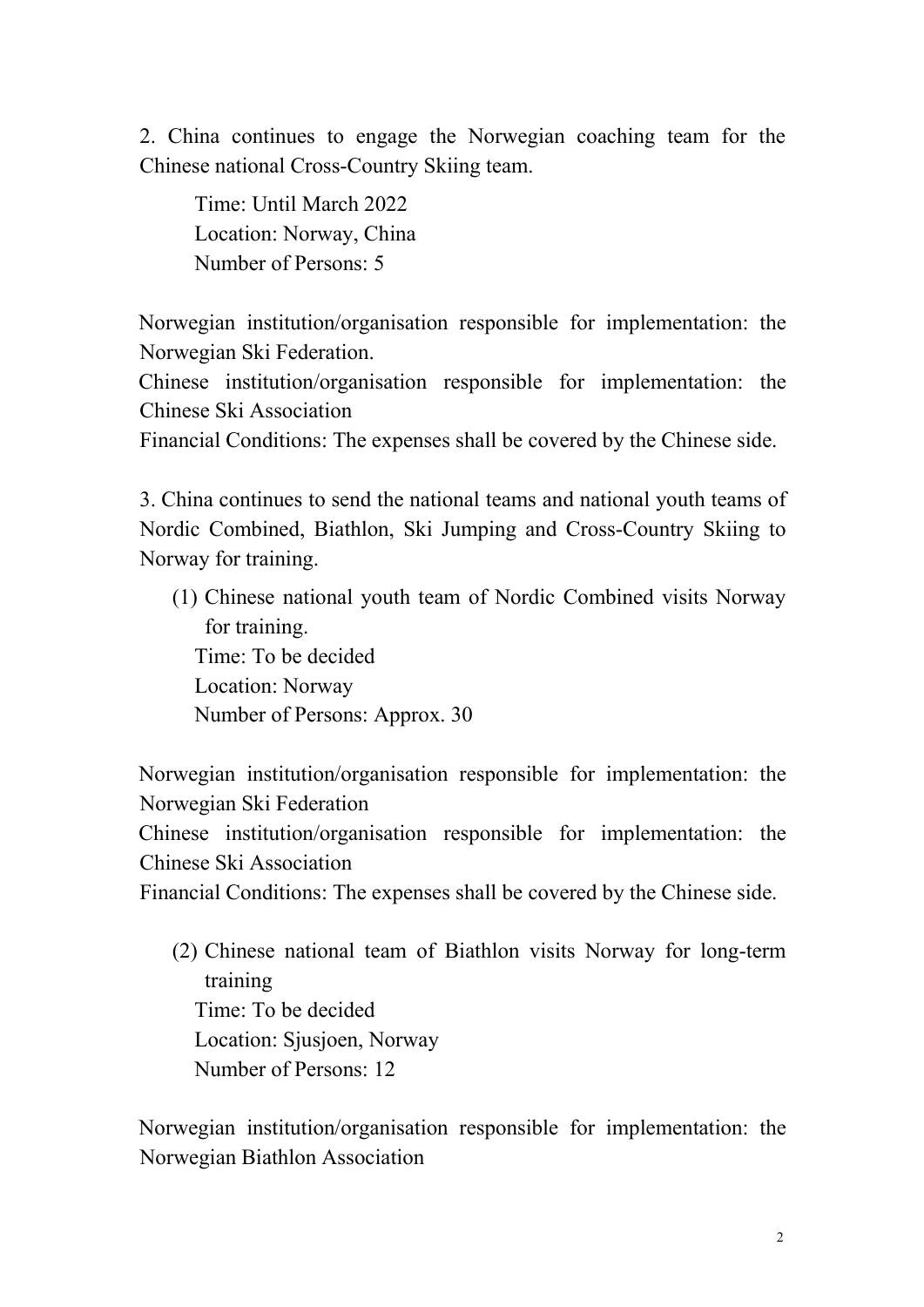Chinese institution/organisation responsible for implementation: the Chinese Biathlon Association

Financial Conditions: The expenses shall be covered by the Chinese side.

(3) Chinese trans-sport and trans-discipline team of Ski Jumping continues to visit Norway for training Time: 2019 and 2020 Location: Norway Number of Persons: To be decided

Norwegian institution/organisation responsible for implementation: the Norwegian Ski Federation Chinese institution/organisation responsible for implementation: the Chinese Ski Association Financial Conditions: The expenses shall be covered by the Chinese side.

(4) Chinese national team of Cross-Country Skiing visits Norway for training Time: Between January and March and between June and December in 2019 and 2020 Location: Trondheim, Norway Number of Persons: Approx. 20

Norwegian institution/organisation responsible for implementation: the Norwegian Ski Federation Chinese institution/organisation responsible for implementation: the

Chinese Ski Association

Financial Conditions: The expenses shall be covered by the Chinese side.

(5) Team China of Cross-Country Skiing visits Norway for training Team China to continue a cooperation and/or a dialogue with relevant Norwegian high schools that are currently part of, or planned to be part of, the formal official sports cooperation between Norway and China. If new high schools, that are currently not part of this official cooperation are to be added at a later stage, this shall come as a result of a planning process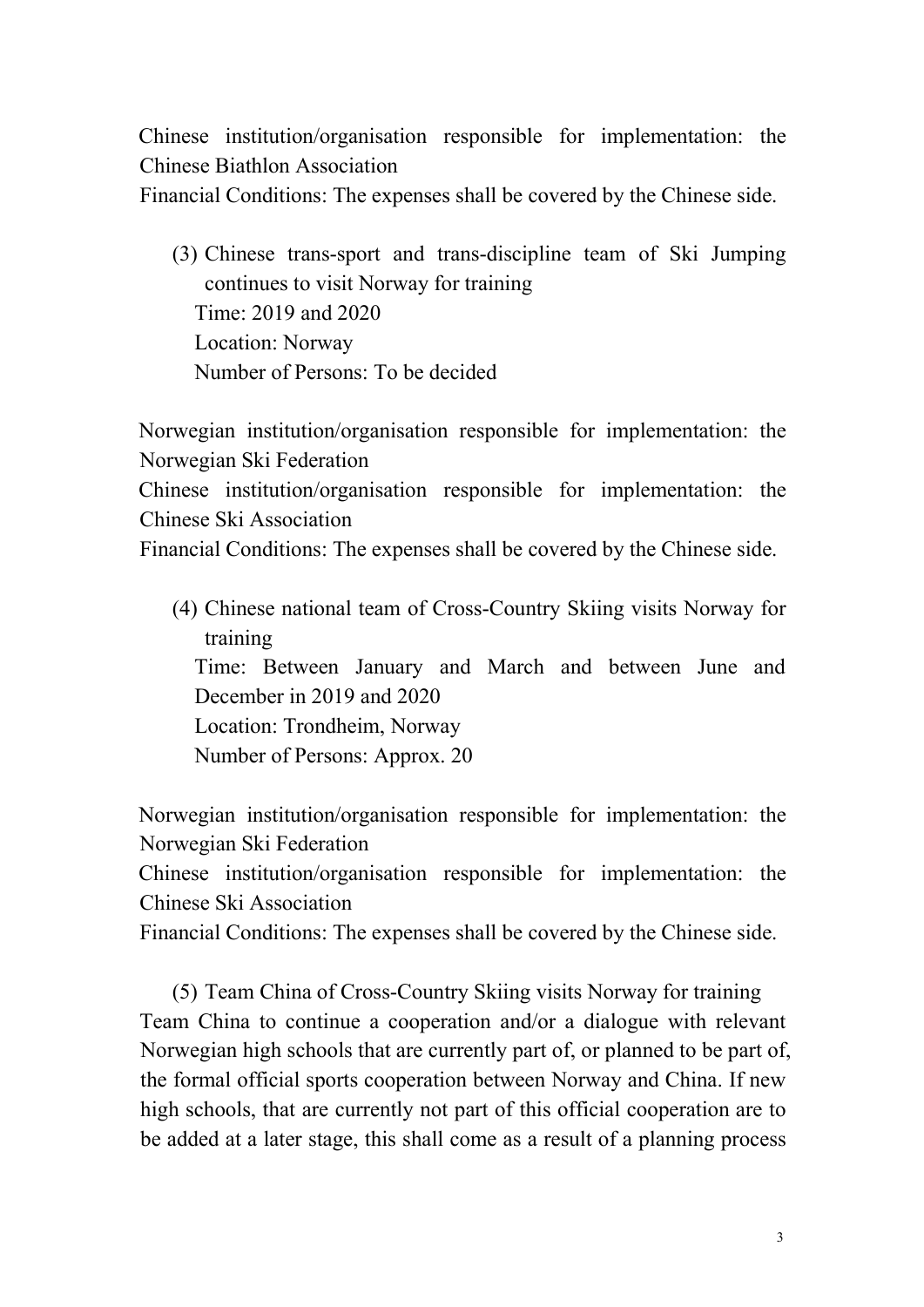and dialogue that involves the school owner, the school itself and the Norwegian Ski Federation – coordinated by the Norwegian Olympic and Paralympic Committee and Confederation of Sports.

Norwegian institution/organisation responsible for implementation:

The relevant schools in close collaboration with the Norwegian Ski Federation.

Chinese institution/organisation responsible for implementation: the Chinese Rowing Association

Financial Conditions: The expenses shall be covered by the Chinese side.

4. China sends a team of Snowboarding to Norway to attend the Norwegian and Chinese New Prominent Snowboarders Meeting

Time: November 2019 Location: To be decided, Norway Number of Persons: 20

Norwegian institution/organisation responsible for implementation: the Norwegian Snowboarding Association

Chinese institution/organisation responsible for implementation: the Chinese Leisure Sports Administration Center

Financial Conditions: The expenses shall be covered by the Chinese side.

5. Norway sends experts to China for coach, judge and wax serviceman workshops in Nordic Combined, Biathlon and Cross-Country Skiing.

(1) Norwegian experts visitChina to teach in coach workshops in Nordic Combined. Time: To be decided

Location: China

Number of Persons: 2

Norwegian institution/organisation responsible for implementation: the Norwegian Ski Federation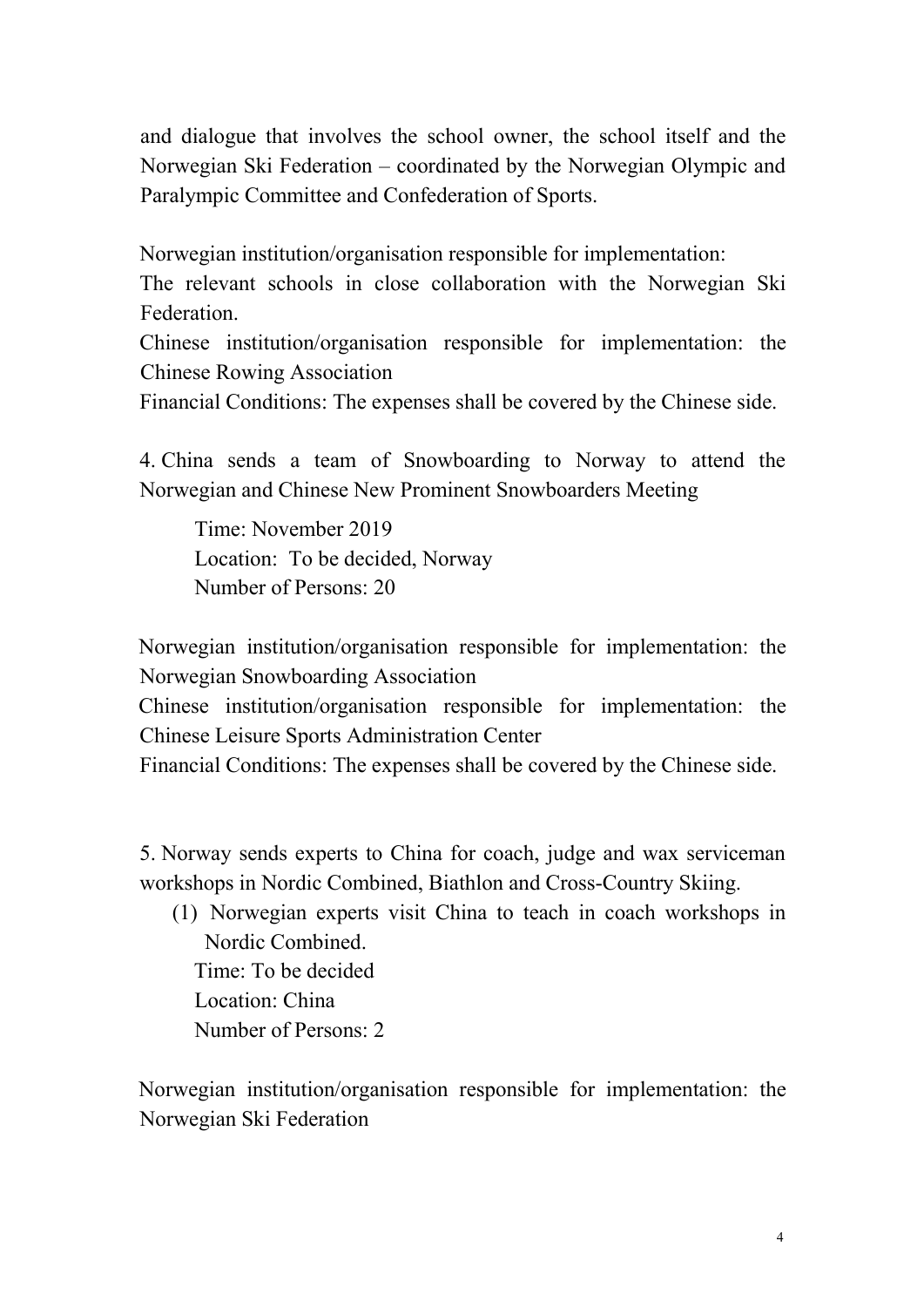Chinese institution/organisation responsible for implementation: the Chinese Ski Association Financial Conditions: The expenses shall be covered by the Chinese side.

(2) Norwegian experts visit China to teach in judge workshops in Nordic Combined. Time: To be decided Location: China Number of Persons: 2

Norwegian institution/organisation responsible for implementation: the Norwegian Ski Federation Chinese institution/organisation responsible for implementation: the Chinese Ski Association Financial Conditions: The expenses shall be covered by the Chinese side.

(3) Norwegian experts visit China to teach in coach workshops in Biathlon. Time: To be decided Location: China Number of Persons: 1

Norwegian institution/organisation responsible for implementation: the Norwegian Biathlon Association Chinese institution/organisation responsible for implementation: the Chinese Biathlon Association Financial Conditions: The expenses shall be covered by the Chinese side.

(4) Norwegian experts visit China to teach in coach and wax serviceman workshops in Cross-Country Skiing. Time: August 2019 and 2020 Location: China Number of Persons: 5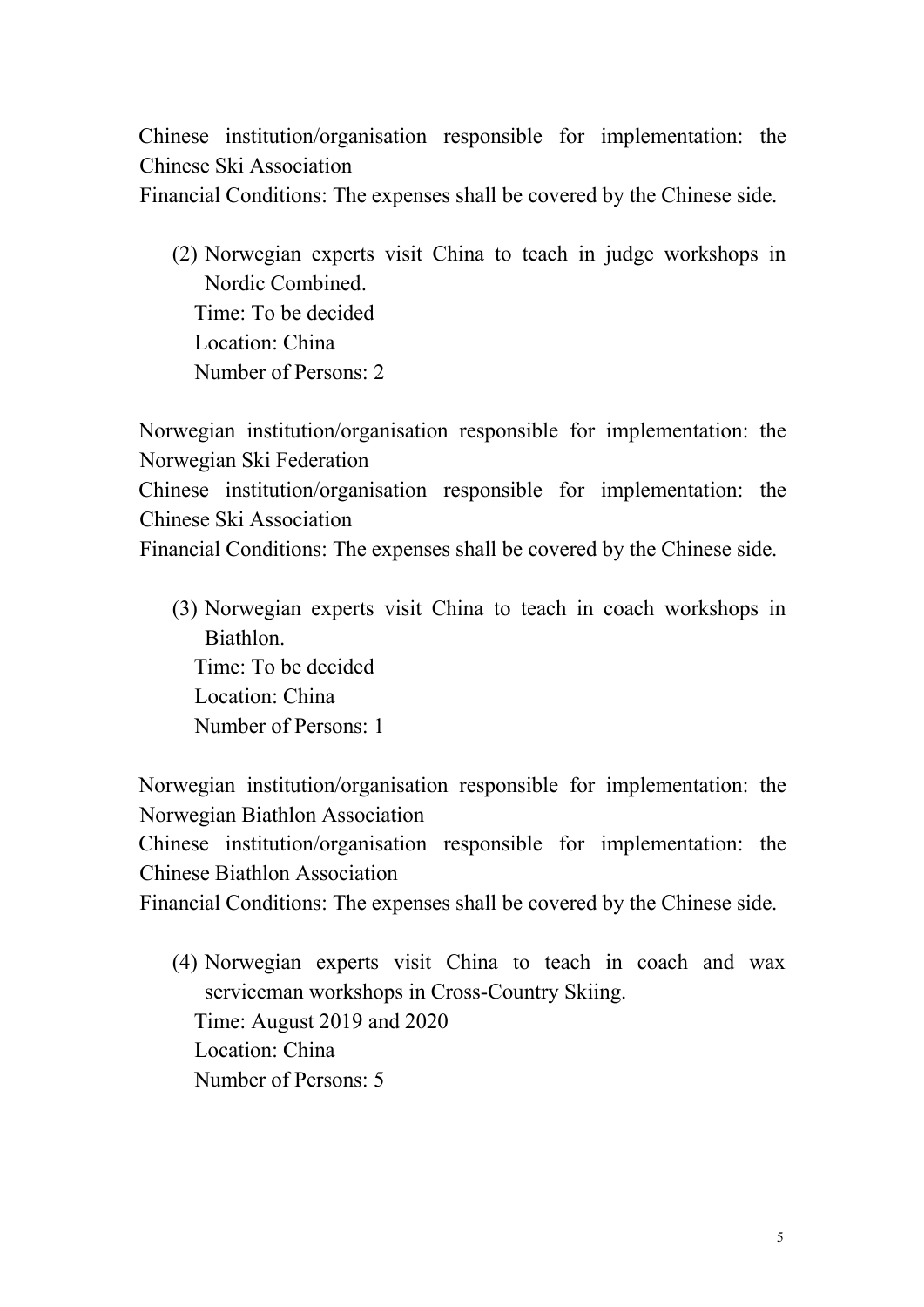Norwegian institution/organisation responsible for implementation: The Norwegian Ski Federation

Chinese institution/organisation responsible for implementation: the Chinese Ski Association

Financial Conditions: The expenses shall be covered by the Chinese side.

(5) Norwegian experts visit China to teach in judge workshops in Cross-Country Skiing. Time: September 2019 and 2020 Location: China Number of Persons: 5

Norwegian institution/organisation responsible for implementation: The Norwegian Ski Federation

Chinese institution/organisation responsible for implementation: the Chinese Ski Association

Financial Conditions: The expenses shall be covered by the Chinese side.

6. China sends a delegation to Norway to conduct exchange on the establishment and maintain of Winter Olympic Snow Sport Training Bases.<br>Time: March or April 2019

Location: Norway Number of Persons: 3 to 5

Norwegian institution/organisation responsible for implementation: Lillehammer Olympic Legacy Sports Centre (LOLSC) Chinese institution/organisation responsible for implementation: the China Winter Olympic Snow Sport Training Base Preparatory Group Financial Conditions: The expenses shall be covered by the Chinese side.

#### **II. Handball**

1. China sends the women's national handball team to Norway for training and competition.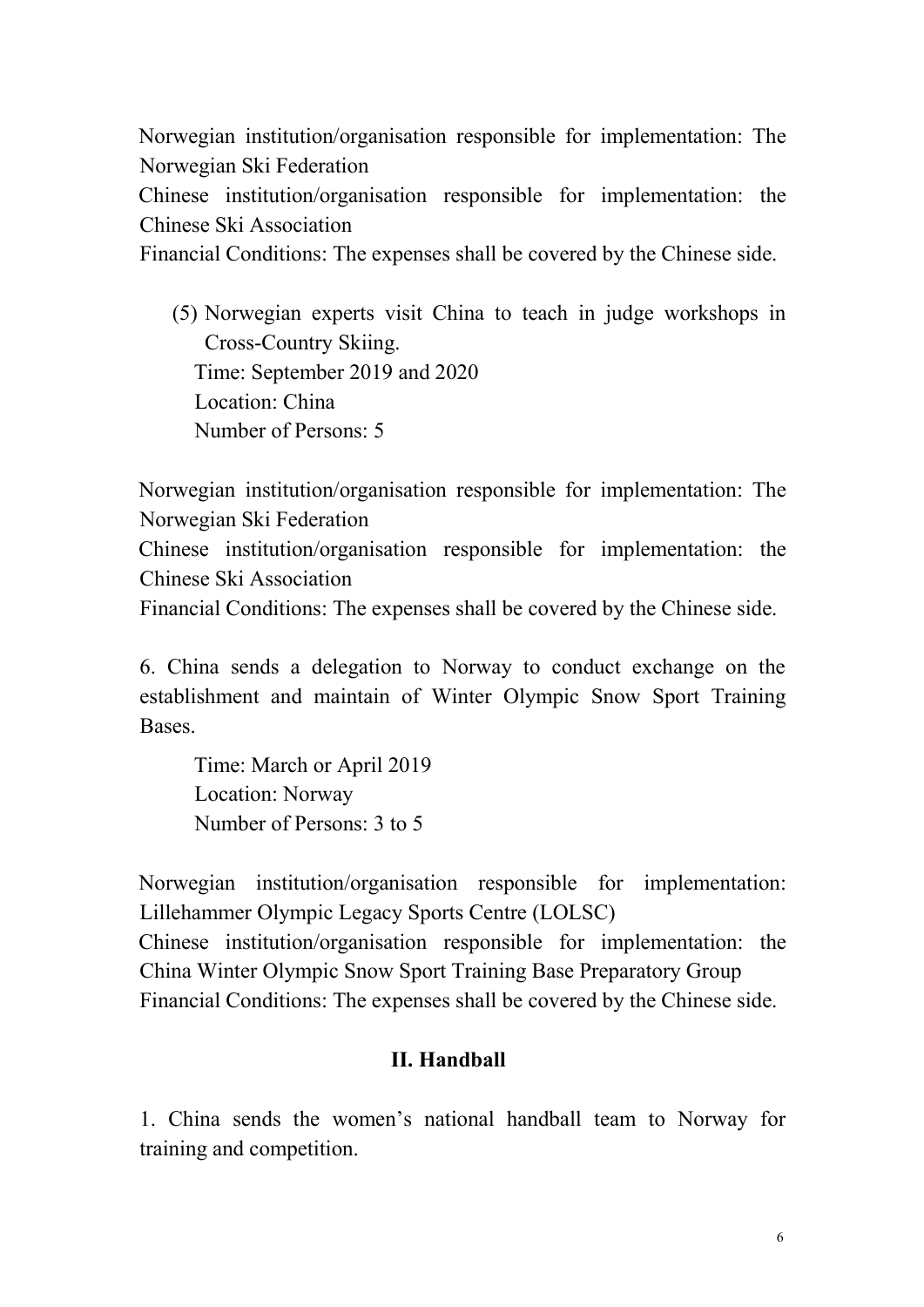Time: 2019 and 2020 Location: Norway Number of Persons: 30 people for each visit

Norwegian institution/organisation responsible for implementation: the Norwegian Handball Federation

Chinese institution/organisation responsible for implementation: the Chinese Handball Association

Financial Conditions: The expenses shall be covered by the Chinese side.

2. China invites Norwegian women's youth national handball team or women's recruit national handball team to China for training and competition.

Time: 2019 and 2020 Location: China Number of Persons: 25 people for each visit

Norwegian institution/organisation responsible for implementation: the Norwegian Handball Federation

Chinese institution/organisation responsible for implementation: the Chinese Handball Association

Financial Conditions: The Norwegian side shall be responsible for international airfares, while the Chinese side shall be responsible for local accommodation.

#### **III. Table Tennis**

1. China sends a team of Table Tennis to Norway for exchange and training.

Time: To be decided Location: Norway Number of Persons: 4

Norwegian institution/organisation responsible for implementation: the Norwegian Table Tennis Association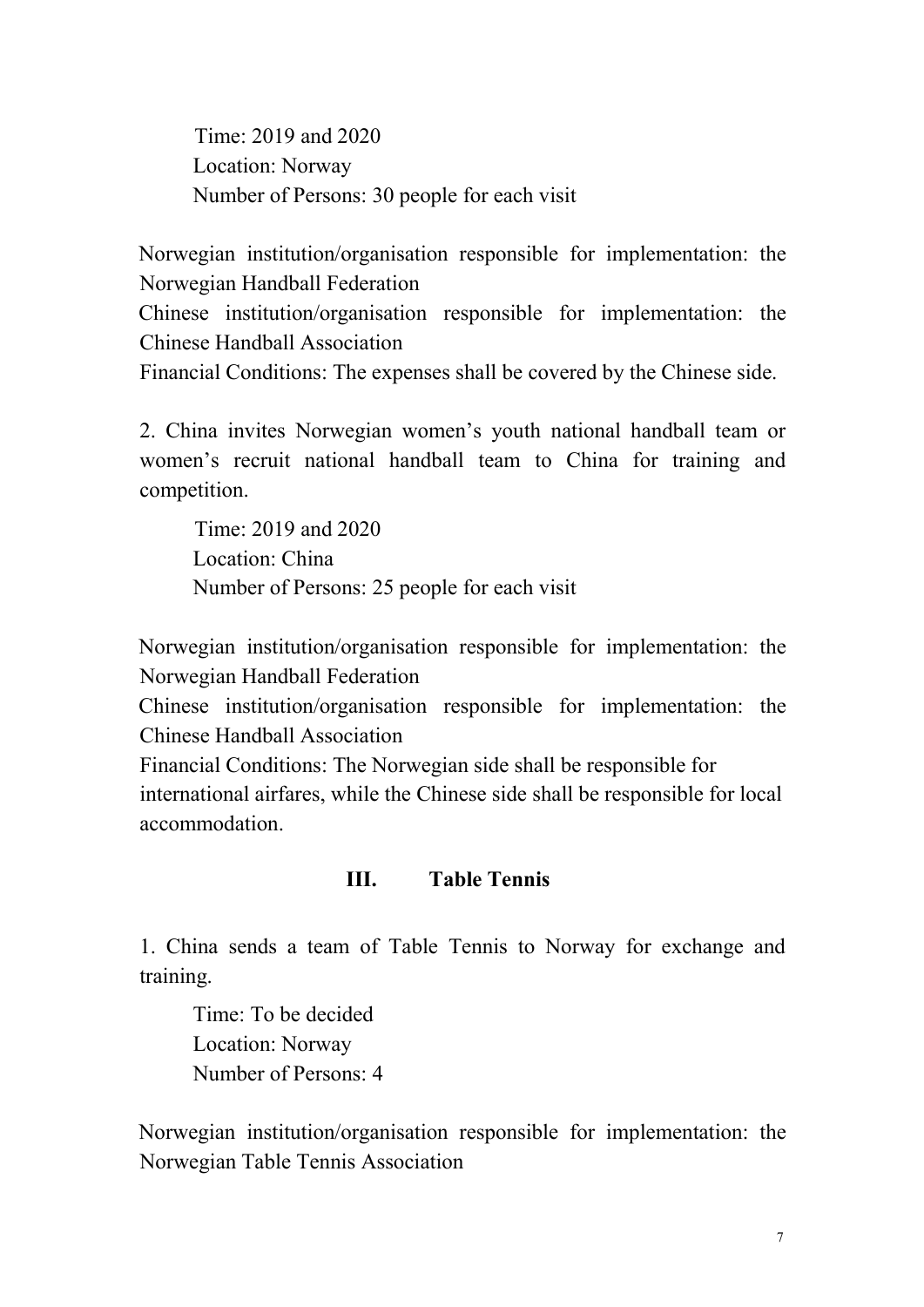Chinese institution/organisation responsible for implementation: the Chinese Table Tennis Association Financial Conditions: The Chinese side shall be responsible for international airfares, while the Norwegian side shall be responsible for local accommodation.

2. Norway sends a team of Table Tennis to China for exchange and training.

Time: To be decided Location: China Number of Persons: 4

Norwegian institution/organisation responsible for implementation: the Norwegian Table Tennis Association

Chinese institution/organisation responsible for implementation: the Chinese Table Tennis Association

Financial Conditions: The Norwegian side shall be responsible for international airfares, while the Chinese side shall be responsible for local accommodation.

#### **IV. Anti-Doping**

1. China sends delegates to Norway to attend the Anti-Doping Seminar in Winter Sports and Anti-Doping Bilateral Meeting between the Anti- Doping Norway (ADNO) and the China's Anti-doping Agency (CHINADA) .

Time: March, 2019 Location: Norway Number of Persons: 4 to 5

Norwegian institution/organisation responsible for implementation: the Anti-Doping Norway (ADNO)

Chinese institution/organisation responsible for implementation: the China's Anti-doping Agency (CHINADA)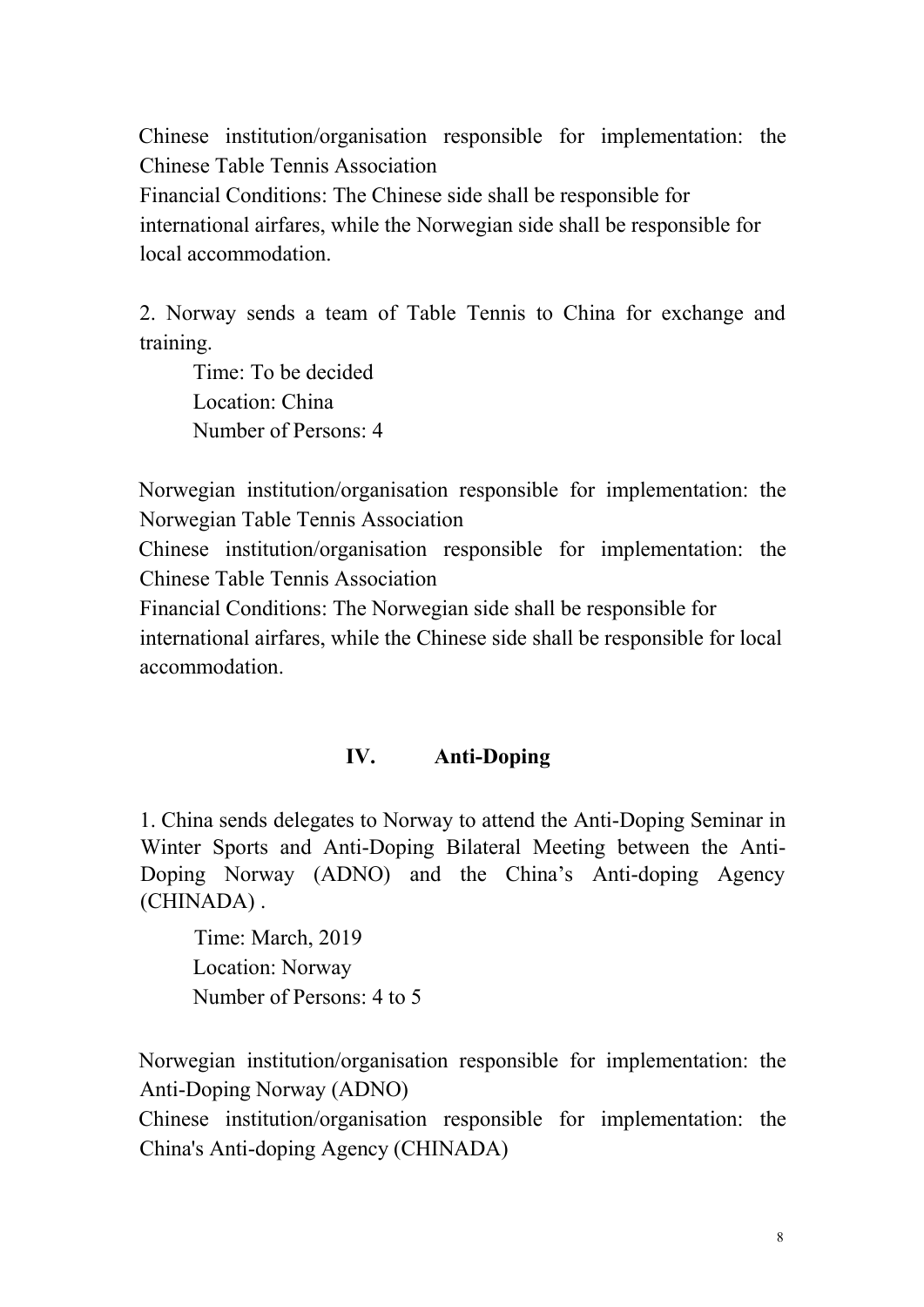Financial Conditions: The Chinese side shall be responsible for international airfares, while the Norwegian side shall be responsible for local accommodation.

2. Norway sends delegates to China to attend the Annual Doping Control Officer Conference.

Time: Between March and June, 2019 Location: Beijing, China Number of Persons: 1 to 2

Norwegian institution/organisation responsible for implementation: the ADNO

Chinese institution/organisation responsible for implementation: the CHINADA

Financial Conditions: The Norwegian side shall be responsible for international airfares, while the Chinese side shall be responsible for local accommodation.

3. Norway sends delegates to China to attend the Anti-Doping Bilateral Meeting between the ADNO and the CHINADA.

Time: Between September and December, 2020 Location: Beijing, China Number of Persons: 3 to 5

Norwegian institution/organisation responsible for implementation: the ADNO

Chinese institution/organisation responsible for implementation: the CHINADA

Financial Conditions: The Norwegian side shall be responsible for international airfares, while the Chinese side shall be responsible for local accommodation.

4. The ADNO and the CHINADA conduct Anti-Doping intern exchange programmes.

Time: 2 weeks for each programme and exchange once a year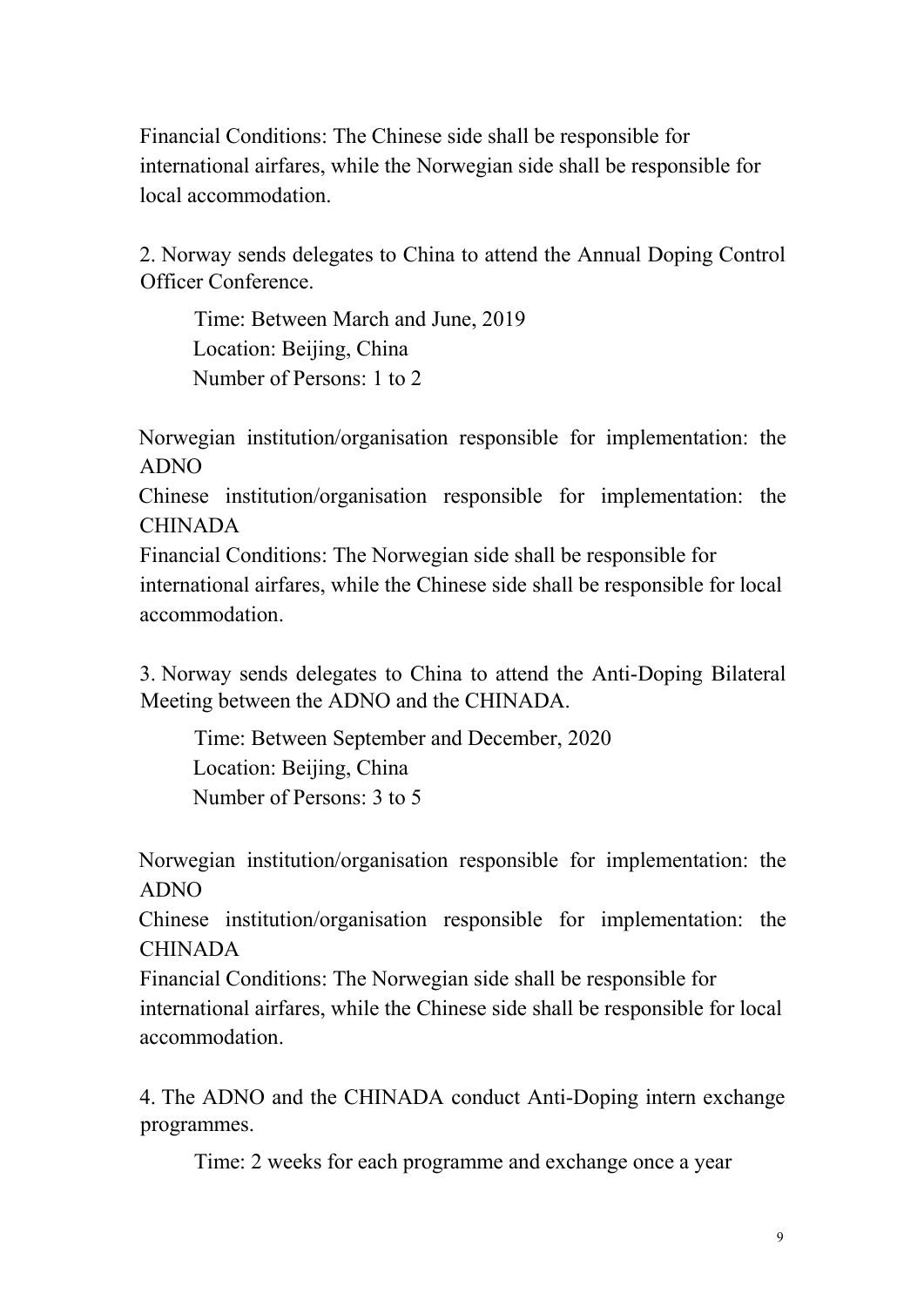in 2019 and 2020 Location: Norway and China Number of Persons: 1 to 2 people for each programme

Norwegian institution/organisation responsible for implementation: the ADNO

Chinese institution/organisation responsible for implementation: the CHINADA

Financial Conditions: The institutions/organizations shall be responsible for their own international airfares and the host institution/organization shall be responsible for local accommodation.

5. Anti-Doping Certification Programme

Athletes, coaches, leaders, managers and the like, from Norway and China, participating in any activity or initiative under this Action Plan, shall attend the anti-doping certification seminar under the auspices of ADNO/CHINADA before the activity/initiative takes place.

Norwegian institution/organization responsible for implementation in Norway: the ADNO

Chinese institution/organization responsible for implementation in China: the CHINADA

#### **V. Sport Science & Research and Exchange between Universities**

1. China sends experts to Norway to conduct joint research on "Key Technology Research and Demonstration of International Comprehensive Training Platform of Winter Sports".

Time: April, 2019 Location: Oslo, Norway Number of Persons: 5

Norwegian institution/organisation responsible for implementation: the Norwegian School of Sport Sciences (NSSS)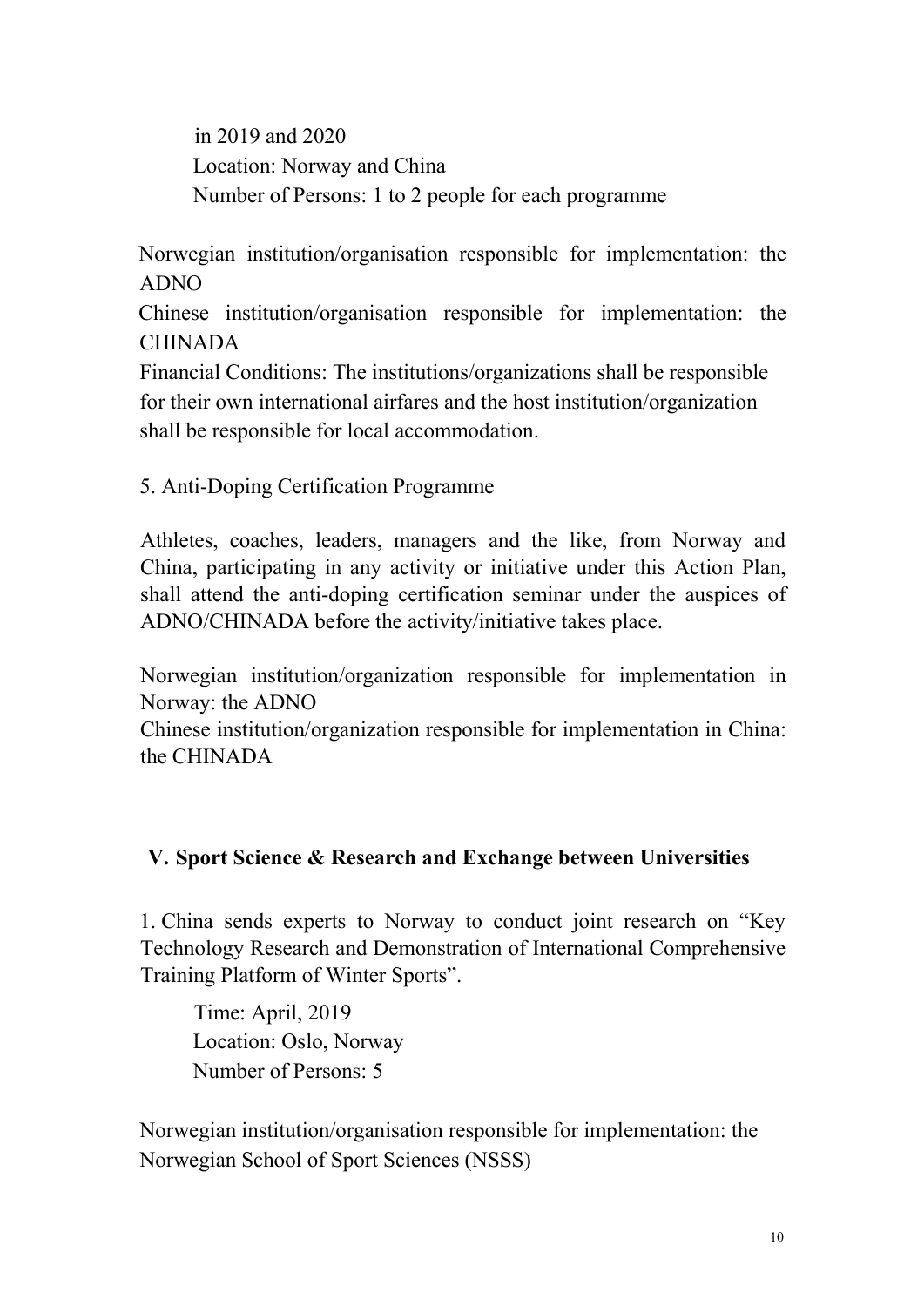Chinese institution/organisation responsible for implementation: the China Institute of Sport Science (CISS) Financial Conditions: The expenses shall be covered by the Chinese side.

2. Norway sends experts to attend the CISS/NSSS Symposium

Time: May, 2019 Location: Beijing, China Number of Persons: 3 to 5

Norwegian institution/organisation responsible for implementation: the **NSSS** 

Chinese institution/organisation responsible for implementation: the CISS Financial Conditions: To be discussed in more detail between the NSSS and the CISS.

3. Inland Norway University of Applied Sciences and Beijing Sport University will discuss the possibilities for a cooperation, and the content for such a possible cooperation, ultimo October 2018.

Norwegian institution/organisation responsible for implementation: the Inland Norway University of Applied Sciences

Chinese institution/organisation responsible for implementation: the Beijing Sport University

Financial Conditions: To be decided

### **VI. Sport Medicine**

1. China invites Norwegian experts to teach in the national team doctor workshop.

Time: November, 2020 Location: Beijing, China Number of Persons: Minimum 2

Norwegian institution/organisation responsible for implementation: the Oslo Sports Trauma Research Center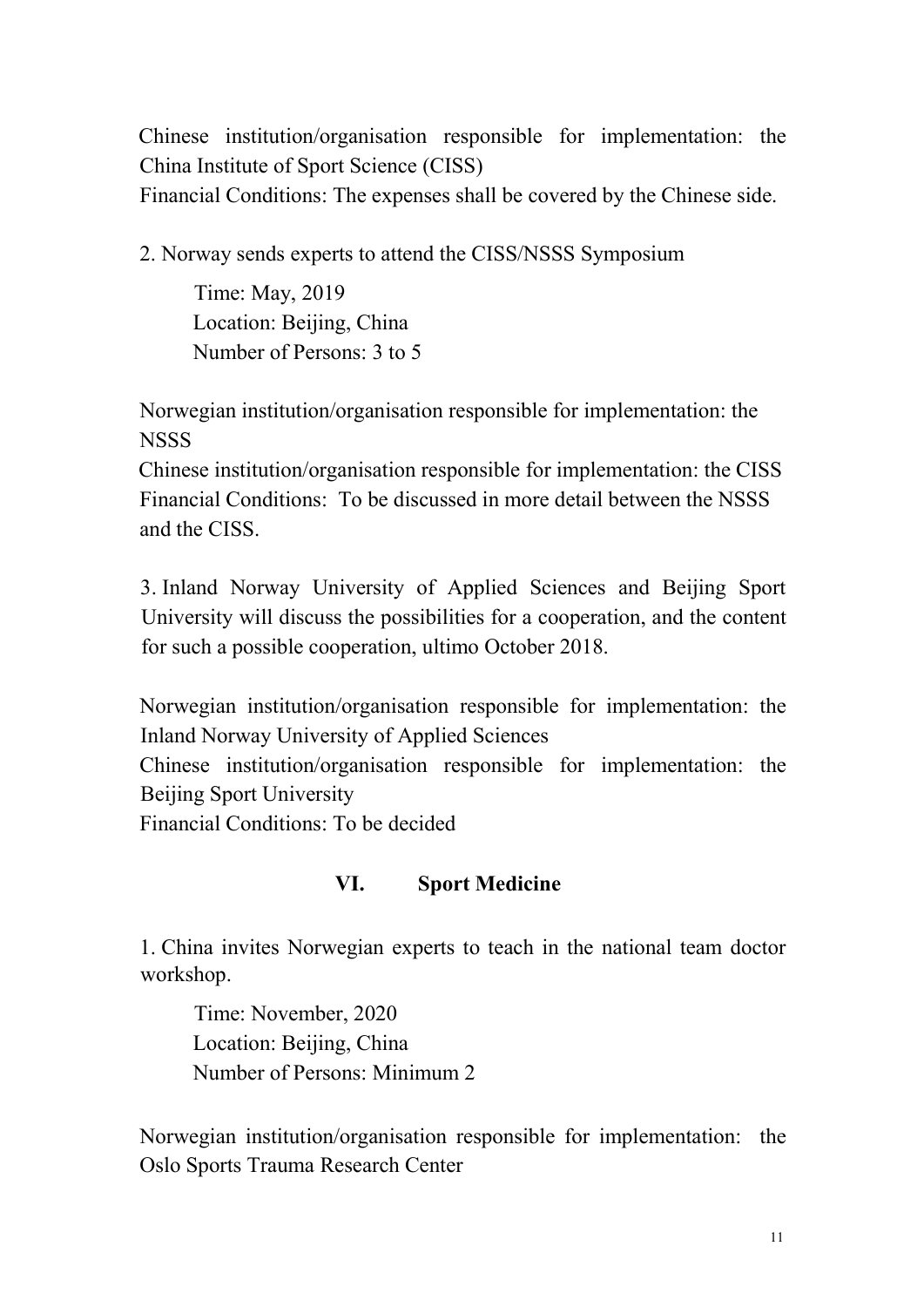Chinese institution/organisation responsible for implementation: the China National Institute of Sports Medicine

Financial Conditions: The expenses shall be covered by the Chinese side.

# **VII. Implementation of Exchange Activities**

Further details regarding the implementation of exchange activities referred to in Articles I-VI above, including timing, duration and the number of participants shall be agreed by mutual consent between the institutions/organisations, of both parties, responsible for the implementation of each exchange activity.

The Parties shall make sure that there is sufficient time on both sides for planning new and ongoing initiatives and actions. The first point of contact on new initiatives taking place in Norway, shall be the Norwegian Olympic and Paralympic Committee and Confederation of Sports (NIF).

The Parties shall make sure that all initiatives and actions in this Action Plan apply by immigration rules and regulations.

## **VIII. Financial Conditions**

Unless otherwise specifically noted, the financial conditions of the activities referred to in Articles I-VI shall follow the financial principles outlined in Article VIII of the Memorandum of Understanding of 7 April 2017, and as described in Article VII in the Action Plan on Sport Exchange for the year 2018 of 11 May 2018.

The financial arrangement for each activity shall be specified in a final and formal agreement between the institutions/organisations responsible for the implementation of the activity.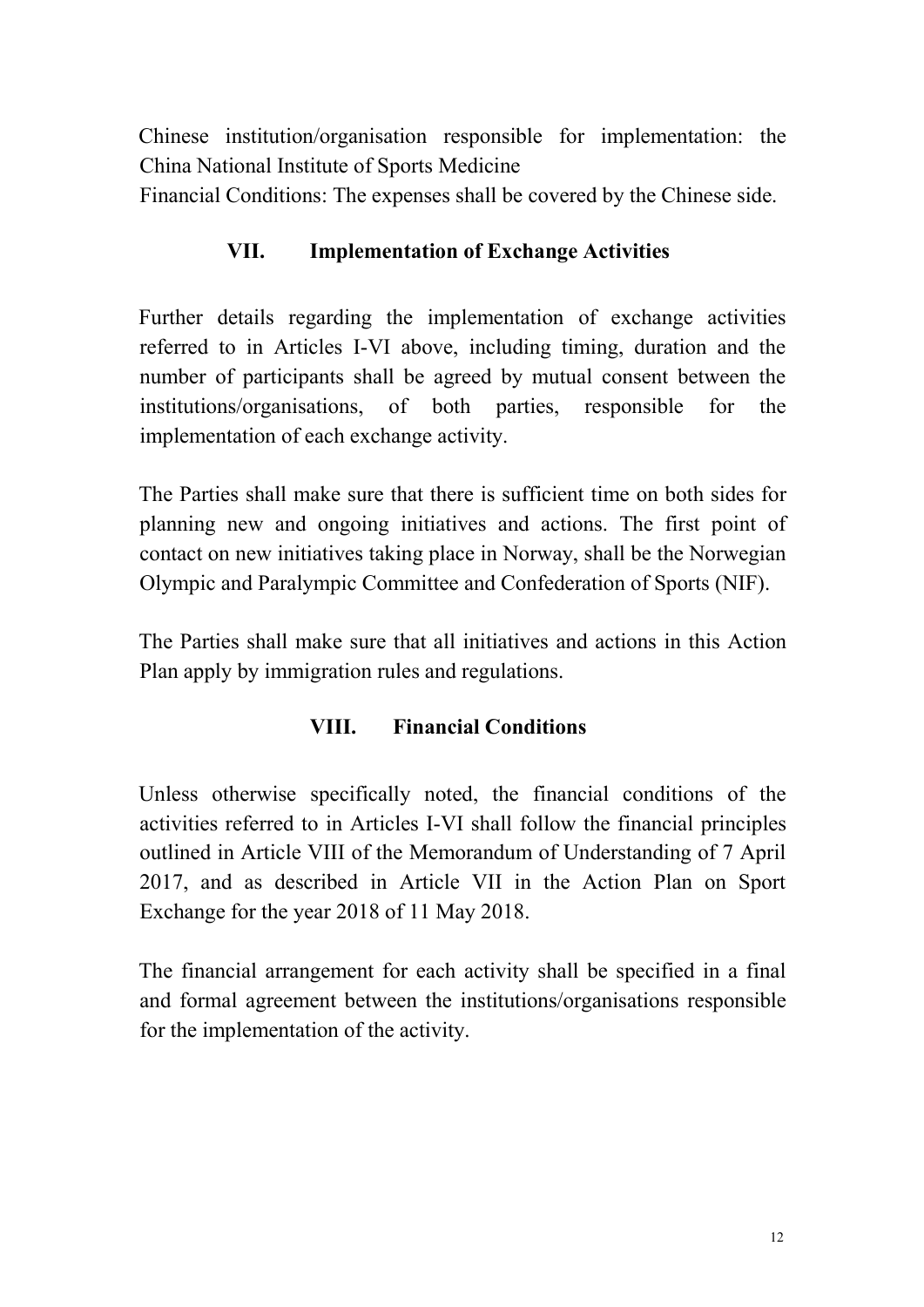#### **IX. Final Provisions**

With reference to the Action Plan for 2018, the co-operation and exchange activities will follow a set of agreed on general values and ethical principles, which will also apply to the implementation of this Action Plan. These values and principles are formulated in a separate document as an appendix to this Action Plan.

The Parties agree to develop, in 2019 and 2020, a framework outlining co-operation and exchange activities for the duration of the Memorandum of Understanding of 7 April 2017, hereunder mutual planning of how to establish optimal conditions for the preparation in China for Norwegian athletes, coaches and experts in the years leading up to and during the Olympic Winter Games in 2022.

The Parties agree to involve relevant organisations, in particular the Norwegian Olympic and Paralympic Committee and Confederation of Sports and the China Disabled Persons' Federation, with a view to develop exchange and co-operation activities in paralympic sport. This co-operation should take place in the years leading up to the Paralympic Winter Games in 2022, as well as co-operation in sports not on the Winter Paralympic programme, e.g. table tennis.

The Parties shall encourage sport exchange and cooperation in addition to this Action Plan. For both new and ongoing initiatives and actions, the Olympic Committees of Norway and China shall keep each other regularly informed about the plans and progress.

Before the end of each year, the Olympic Committees of Norway and China shall conduct an evaluation meeting on administrative level. In 2019 this meeting shall be held in China and in 2020 it will be held in Norway.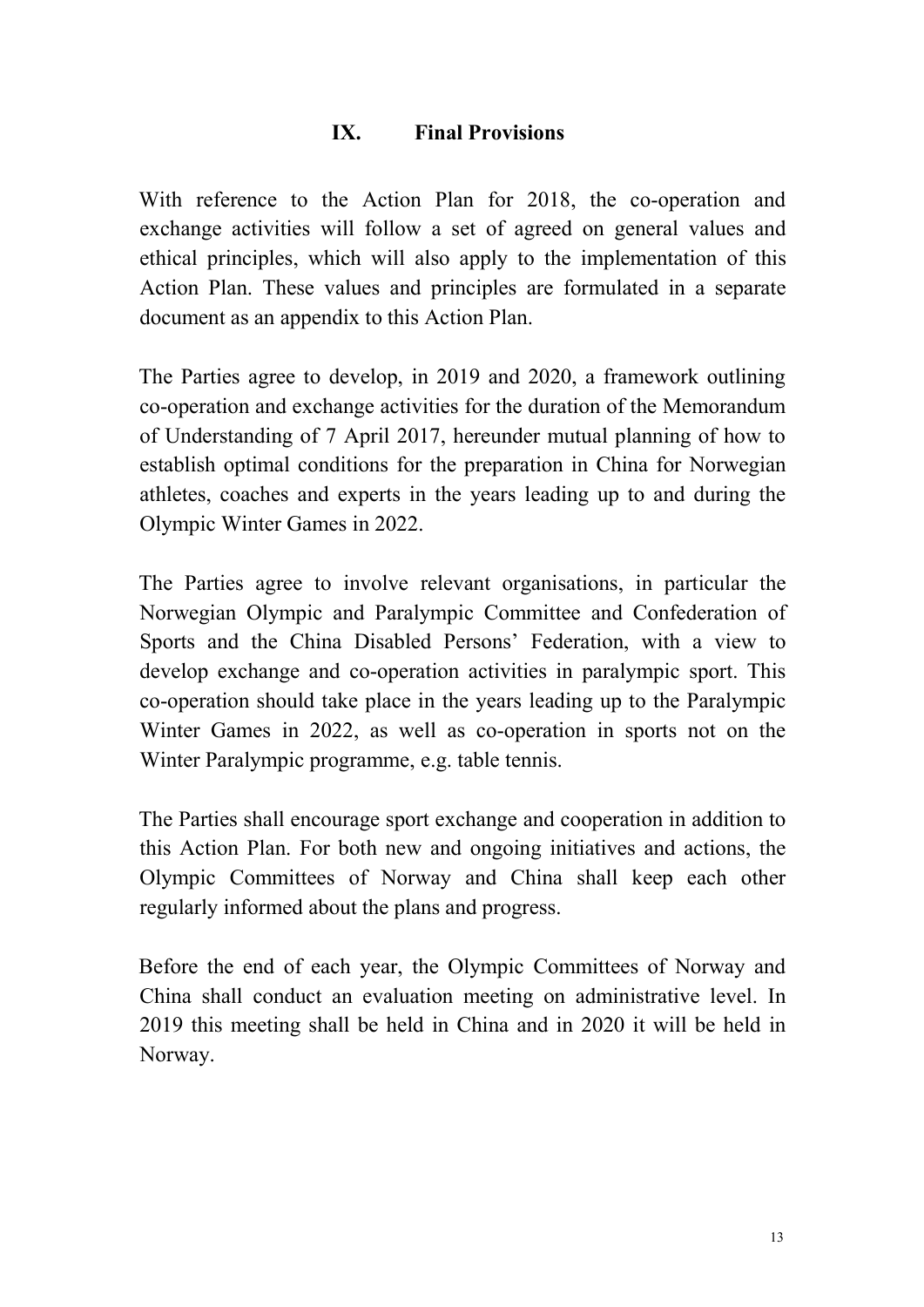### **X. Amendment**

The Action Plan, including any planned programme and activities, may be amended by mutual consent of the Parties.

Any divergence arising from this Action Plan shall be solved by the Parties by means of friendly negotiations.

This Action Plan is signed on 16 October 2018 in Beijing in duplicate in the English and Chinese languages, each text being equally authentic.

For

Ministry of Culture of General Administration of Sport of the Kingdom of Norway the People's Republic of China

Geir O. Pedersen Gou Zhongwen Norwegian Ambassador to China Minister

 $\overline{\phantom{a}}$  , and the contribution of the contribution of  $\overline{\phantom{a}}$  , and the contribution of  $\overline{\phantom{a}}$  , and  $\overline{\phantom{a}}$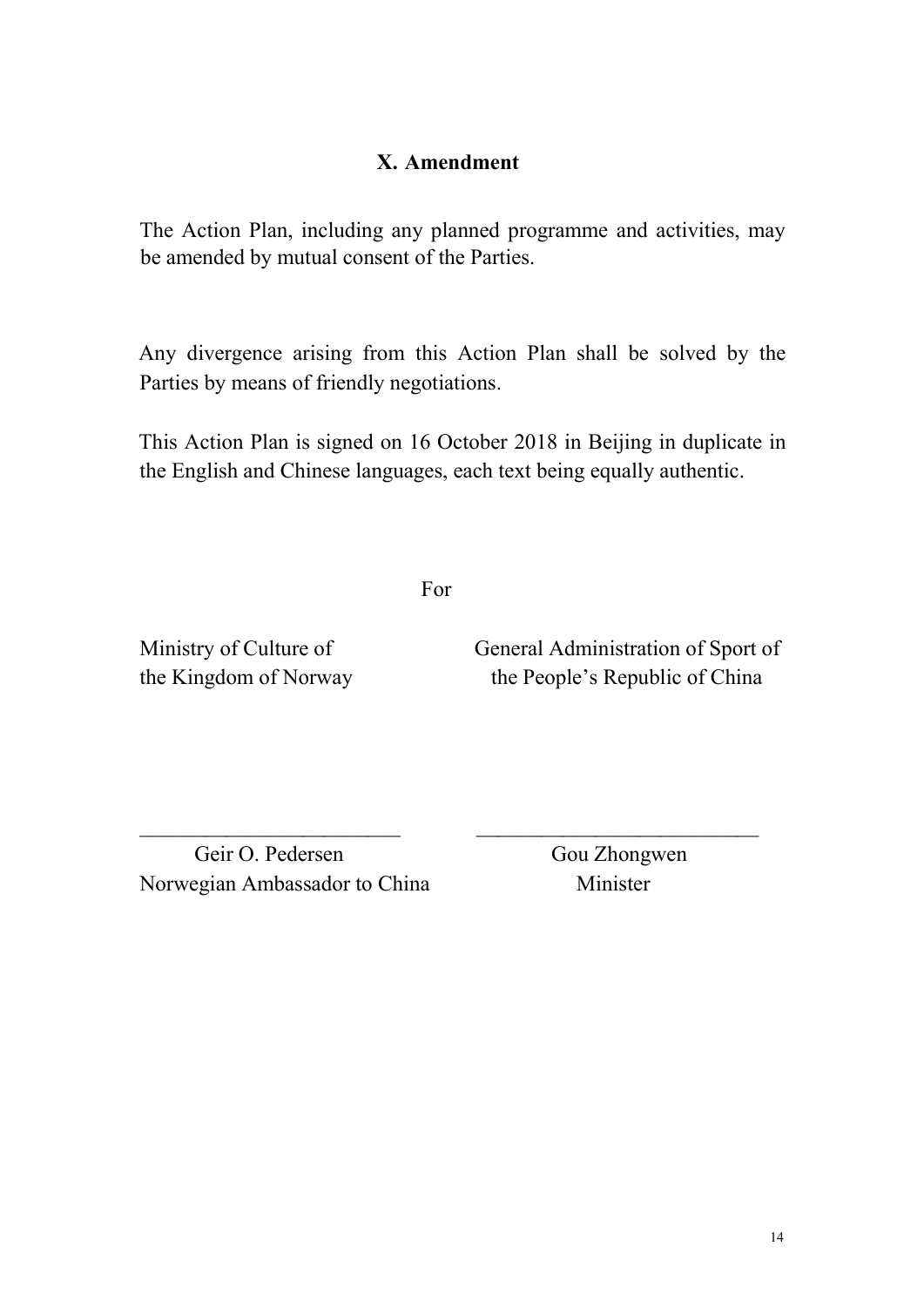Appendix to Action Plan for 2019-2020

### VALUE BASED APPROACH

The Norwegian sports organisation's policies and activities are based on a set of general values and ethical principles. With reference to the Action Plan for 2019-2020, the Parties have agreed that these general values and ethical principles should apply to the implementation of all actions, initiatives and exchange between Norway and China based on the Memorandum of Understanding signed 7 April 2017:

The approach to training and competitions for young foreign athletes trained by Norwegian coaches, leaders and experts shallbe based on the Olympic values of friendship, respect and excellence. Young foreign athletes should experience a versatile joy when trained by Norwegian coaches, leaders and experts.

The Norwegian approach to training young foreign athletes, in Norway and other countries, shall be based on a comprehensive approach, meaning that the athletes shall experience an everyday life consisting of more than only strict training and sports competitions. Young athletes should be given the opportunity of having a certain degree of autonomy with regards to their everyday schedule.

The foreign athletes trained and managed by Norwegian coaches, leaders and experts shall under no circumstances be under the age of 13. In exceptional cases only, athletes under the age of 15 years can be invited to Norway to train and / or compete.

• Norwegian and foreign coaches, leaders and experts, who performs tasks that implies a responsibility or trust relationship with minors (under the age of 18 years), must exhibit a police certificate or equivalent before any involvement.